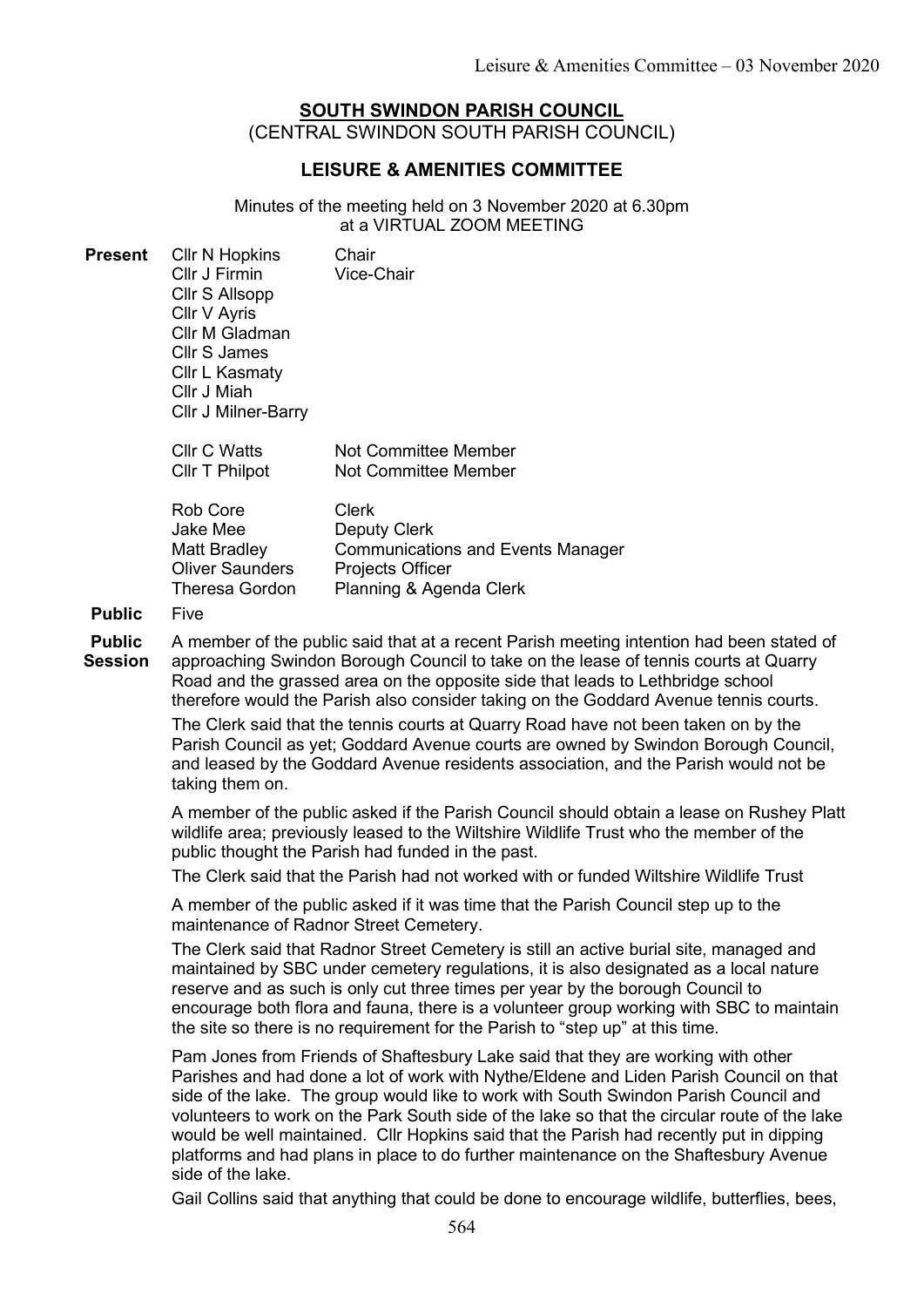insects and at the back of the hill wildflowers could be planted creating a lovely view. Residents and children are becoming more interested in what is being done, so a noticeboard on the Shaftesbury Avenue side could be added to provide information for all residents. Cllr Hopkins said that the area would need to be developed carefully and that the Parish could feasibly help with notice boards that give wildlife/wildflower descriptions.

Matthew French said that he would like to create and involve the public in a non-profit public allotment at Carstairs Avenue to help local residents with wellbeing and mental health issues; he thought that growing vegetables for the community with raised beds and an orchard with disabled access included and a small café project. Cllr Hopkins said that he agreed that supporting mental health during Covid 19 is essential and the Parish would do what they could to help with the project.

Cllr Neil Hopkins thanked the residents for their contributions and insight.

# 1229 Apologies

Cllr S Pajak Cllr MJ Miah

#### 1230 Declaration of Interest & Applications for Dispensation None

## 1231 Queens Park – Disabled Access

The Clerk submitted an update regarding disabled access to Queens Park.

The Clerk said that Queens Park lacks disabled access at the Groundwell Road entrance and that there are two ramps in the secret garden that need to be replaced as the current ramps are in poor condition. There are two walls at the entrance to Durham Street that need to be secured and the gates will need to be re-hung. The Projects Officer would get quotes for the works and bring them back to a future meeting.

## NOTED

## 1232 Town Gardens Gates

The Projects Officer submitted an update on the Town Gardens restoration project.

The Project Officer said that Town Gardens gates restoration at Quarry Road entrance is in the final stages although no final date had been arranged yet. Groundworks at the entrance will include bollards to stop vehicles from reversing into the gates/pillars and will be put in prior to them being fixed. Dependant on the weather the contractor will erect each pillar and gate on successive days when the groundworks are finished, and it is hoped to be completed this month.

## NOTED

## 1233 Enhancements to Shaftesbury Lake

The Communications and Events Manager gave an update on the enhancement of the South Swindon Parish side of Shaftesbury Lake.

The Communications and Events Manager said that he, Parish Councillors and officers had visited the site in August with members of the Friends of Shaftesbury Lake group to agree work to be done on the Park side of the Shaftesbury lake area and would like the support of the committee for the following:

Cutting back of brambles to provide a better view of the Park South side of Shaftesbury lake, works to be done by the Parish Council in-house team who had recently transferred to the Parish Council.

To encourage designated wildflower areas as agreed with the Friends of Shaftesbury Lake group on the park side of Shaftesbury lake.

The installation of an additional bin in the area to address some of the litter issues faced on the park side of the lake.

Councillors discussed how the work would fit in with the Parish programme for the area and asked if a budget to help with planting would be available. The RFO said that there was existing budget available.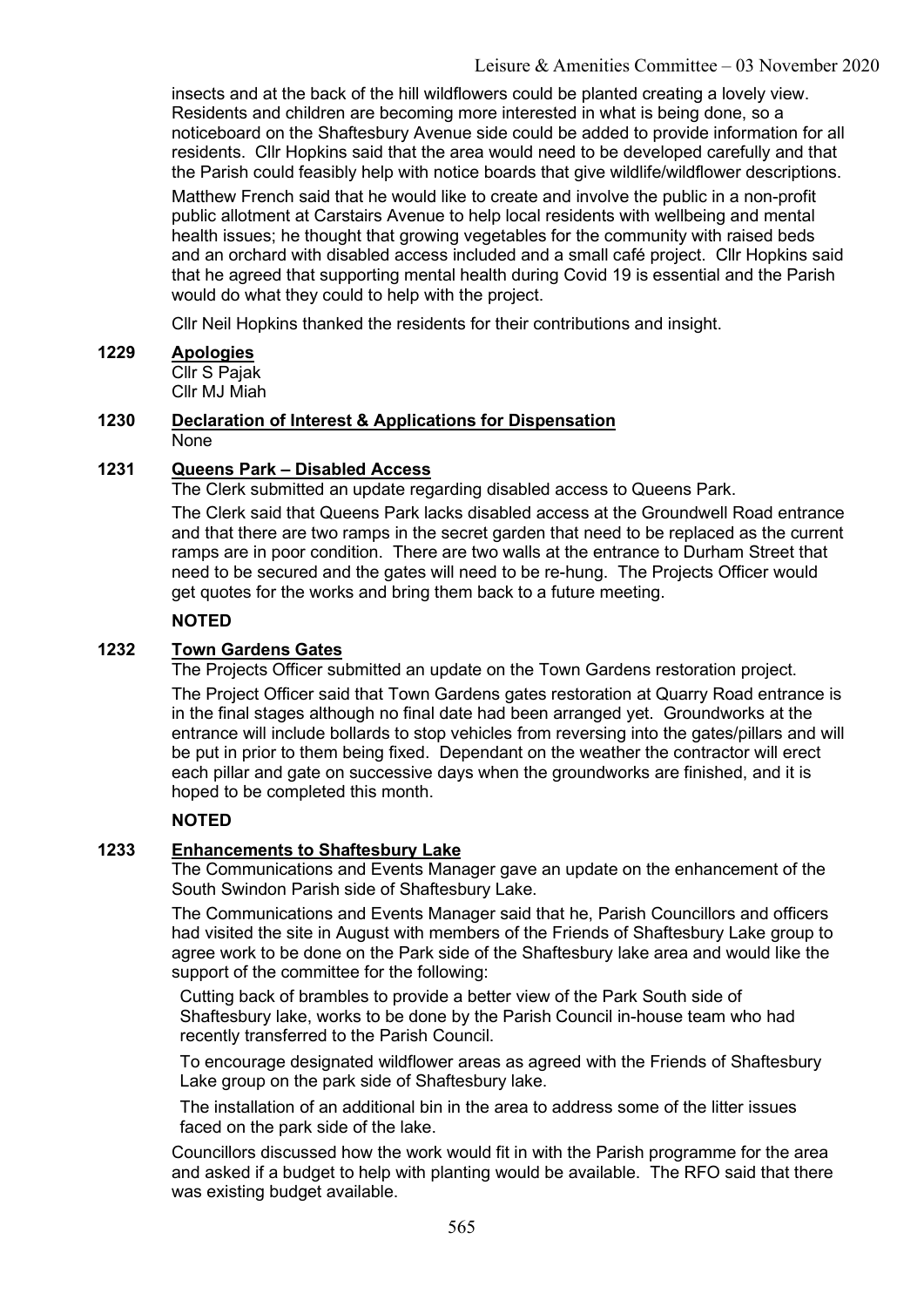## NOTED

### 1234 Rushey Platt Wildlife Area

The Clerk submitted a report and gave an update regarding Rushey Platt Wildlife Area a copy of which appears as Appendix A in the Minute Book.

The Clerk said that the Rushey Platt Wildlife Area had been leased to Wiltshire Wildlife Trust on a 20-year lease, by Swindon Borough Council (SBC). The lease had ended in September 2020 and maintenance had reverted back to SBC control; SBC had no plans to maintain the site other than low level maintenance; the low level maintenance had been included in the Parish's general maintenance deed. It is a valuable area which borders Rushey Platt play area on its Northern side and on its eastern side borders the proposed wildlife corridor. The Clerk asked if, going forward do the Council wish to pursue a lease from SBC to manage the site which will safeguard the area borders.

### Recommendations

- 3.1 To pursue a lease for the site from Swindon Borough Council under similar terms to the previous Wiltshire Wildlife Trust agreement, based upon the revised management plan in appendix 1. To further protect the site, a longer lease in line with other Parish assets could be explored.
- 3.2 If leasing the site was agreed, to adopt the revised management plan suggested by Neil Pullen (WWT)
- 3.3 If neither of these options are considered viable by the Parish Council, then it could be agreed to maintain the surrounding paths and allow nature to take its course and rewild the area.

RESOLVED that recommendations 3.1, and 3.2 be approved.

### 1235 Community Allotment at Carstairs Avenue Open Space

The Communications and Events Manager submitted a letter to ask for residents' views on a local community Garden on open space off of Carstairs Avenue, a copy of which appears as appendix B in the Minute Book.

The Communications and Events Manager said that the Parish Council had been contacted by Mr Matthew French who had set up a community group called Friends of Park South Community Garden. Mr French said that he would like to create a Community garden in this disused space. The Parish Council Chair Cllr Chris Watts, Parish Council officers, members of the public and Cllr Bazil Soloman met at the site to discuss how it could be used as a community space creating an allotment/garden. A resident's letter including a map and draft design of the site was shown to Councillors on screen at the meeting.

The Parish Council had asked the Borough Council if the space could be used as a Community Garden, they confirmed that the Parish would have to apply for a licence and would require the support of residents before the Borough Council would consider any use of the site. Mr French had previously consulted with residents via social media and had a positive response to date, however the Parish Council felt that a letter to residents in the immediate vicinity of the green space should be sent to find out if local residents supported the plan and would be interested in taking part. When a response had been received the Parish could go back to the Borough Council.

RESOLVED to approve that the letter be sent to residents.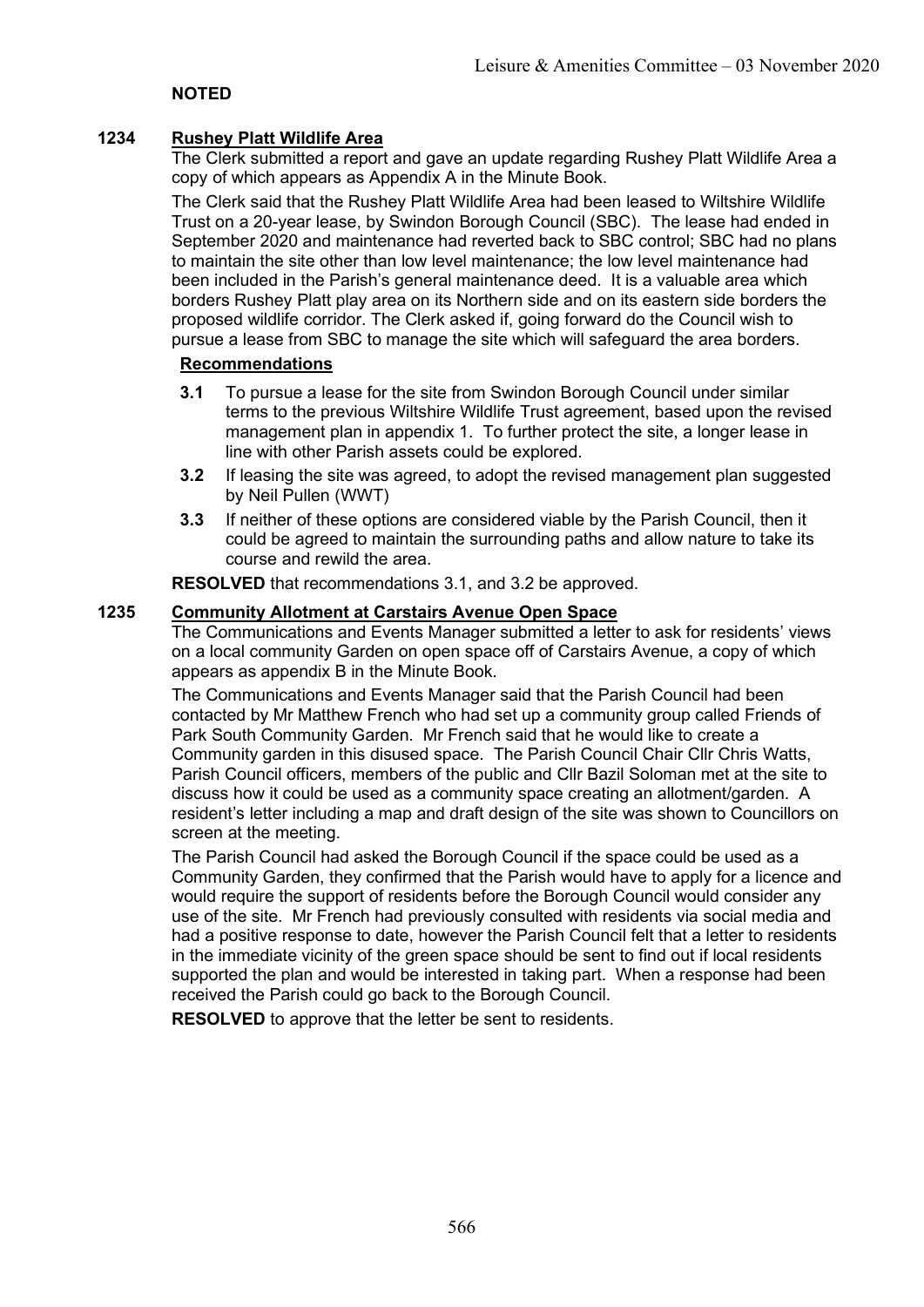## 1236 East Wichel Play Area

The Projects Officer gave a verbal update on the refurbishment of the East Wichel play area.

The Projects Officer said that the project had been delayed due to Covid-19 but Phase 1 of works at East Wichel play area was in the final stages with new safety surfaces and play equipment which included disabled accessibility. The site is on low lying ground and is subject to saturation in wet weather but the drainage had been improved, with an existing ditch being cleaned out allowing water to drain away and new pipework installed that now re-directs the overflow of water. A new pond with very clear signage had been added for biodiversity, also wildflower seeds had been sown and the difference will be noticeable in the next few years. Residents will have accessibility via pathways although there will be some residual water and mud around until the spring. Phase 2 of work will further improve drainage on the site.

### **NOTED**

#### 1237 Wildflower Planting Pipers Way Embankment

The Chair gave a verbal update regarding clearance of the Old Railway Embankment for wildflowers.

Councillor Kasmaty said that the grass had not been cut this year and noted that a few sites had been found where orchids had been growing. Knowing that the grass had to be cut prior to winter and cuttings have to be removed straight away residents were asked to do some raking and two sessions at specific areas were arranged which had been enjoyed by the participants who would like to carry it on as an annual event.

Approximately thirty people joined in planting two lots of wildflower seeds which had been sown on the embankment and both sides of Pipers way as far as the Marriot Hotel and would be a great enhancement to the area.

## NOTED

#### 1238 Spring Bedding

The Clerk gave an update on the spring bedding planting

All bedding had been bought in by the Parish and by ordering the right number of plants had made savings, also helped the carbon footprint and there had been no wastage. The staff had worked hard, and all plants are now in place and looking good.

### **NOTED**

### 1239 Allotments Working Party

The Chair of the Allotments Working Party, Cllr Steve Allsopp said that the Parish will be obtaining a lease from the developer of Badbury Park for an allotment site and that the site should be available in the spring. There is work being done at Westcott allotments where tracks are being improved and new fencing to deter deer's getting onto the site is being quoted for. New quotes are also being obtained for fencing at Shrivenham Road allotments. Work on tidying up allotments can be progressed now there is a Parish inhouse team.

The full value of allotments had been shown to help both the mental and physical health of plot holders, and the waiting lists for sites had increased; there are currently 250 Parishioners on waiting lists. A strategy is required to increase plots/allotments across the Parish.

The Allotment Officer Patrick Victory is doing great work keeping the level of vacant plots down and working with allotment holders to keep up the standard of the sites, which had been neglected previously by Swindon Borough Council. The plot holders annual meeting cannot be held but we will look to hold a working group meeting with plot holders later in the year if possible. The RFO said that the Parish had invested £20,000 in allotments last year and it had been a bonus as this year the spend had been 10% of that sum and going forward with more in-house staff there will be more savings.

#### NOTED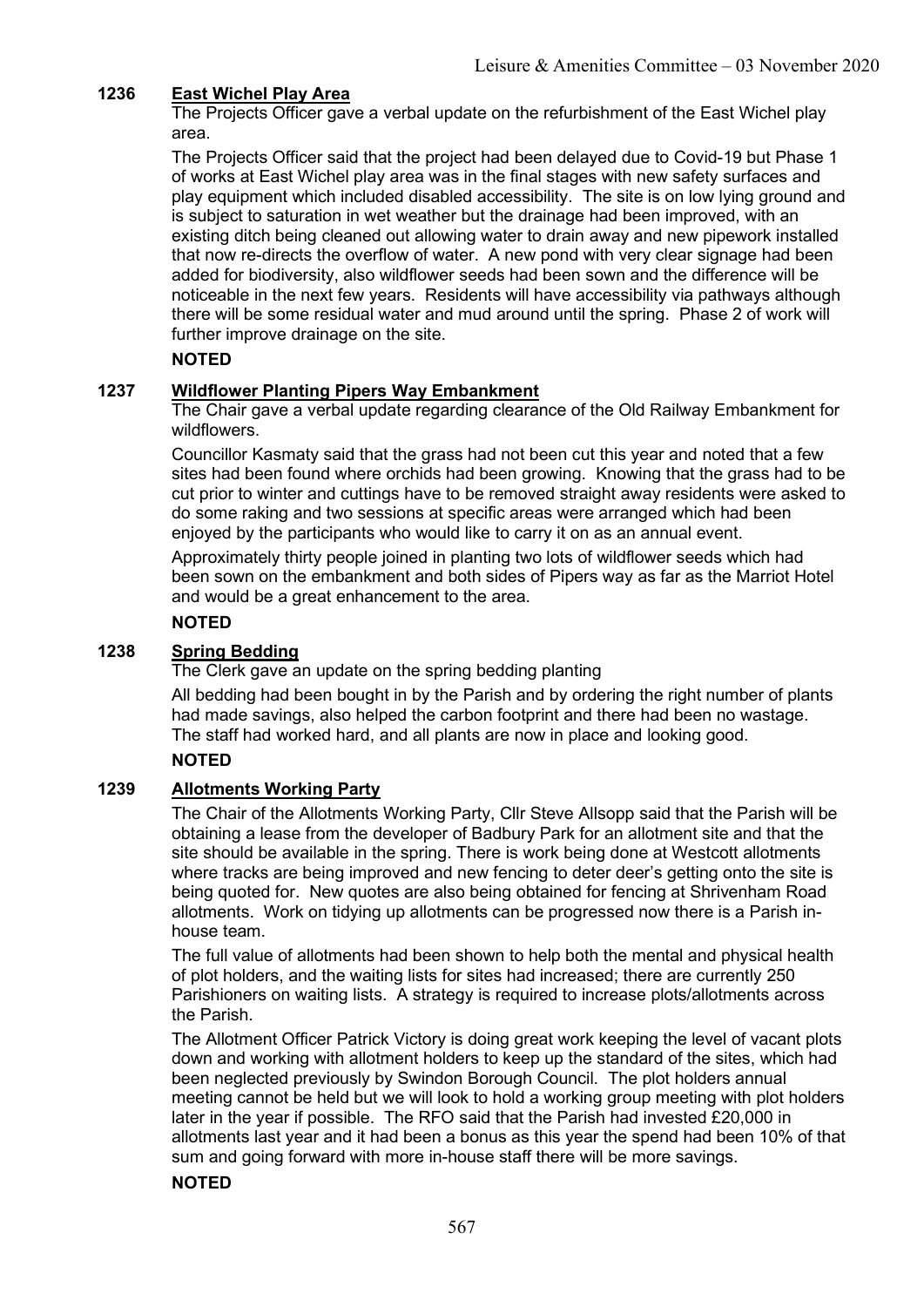## 1240 Events Working Party

The Chair of the Events Working Party said that currently there are very few inquiries. A small number of enquiries had been received but with COVID-19 still an issue queries can only be replied to and anything significant would be taken to the Working Party and Committee in due course.

### NOTED

#### 1241 GWR Working Party

The Deputy Clerk gave an update on behalf of the Chair of the GWR Working Party. The Deputy Clerk said that the GWR Park WWI memorial had been tidied and a Remembrance Day wreath would be laid by the Parish on Sunday  $9<sup>th</sup>$  November.

Crocus planting had been done by The Rotary Club of Swindon Thamesdown and will bloom in spring 2021.

The Parish are working in partnership with the Swindon Heritage Action Zone Project through Swindon Borough Council and a projects officer will be appointed who will identify heritage projects within GWR Park. The Parish will work to see which projects they wish to take part in and will bring that information to Council at a later date to decide as to what they want to do within the park.

The toilets at GWR park could be converted into a base for the extra street cleaner who had been taken on and is currently sharing his time between Broadgreen and GWR area it would be easier to have a base at GWR park to enable an increase in his capacity. The Clerk said that the Parish need to secure works in Queens Park and Town Gardens first.

#### NOTED

#### 1242 In Bloom, Gardens and Wildlife Working Party

The Chair of the In Bloom, Gardens and Wildlife Working Party said that a map would soon be available for locations where grass is cut and not cut so that the public will be able to identify areas maintained by the Parish and we hope to provide notice boards to keep the public informed.

The Project Officer is looking at obtaining signage for the green corridor which is looking good and we are hoping to walk it next spring.

Britain In Bloom did not take place in 2020, but we hope to start planning for next year and the Swindon Road garden is a big project planned for 2021 although we are not sure when work will start hopefully by summer 2021 when we should see a change and the garden being maintained by local residents.

We are hoping to be able to organise some litter picking soon.

Swindon museum/art gallery put an art display on trees at Lydiard Park, Coate Water, Town Gardens, and Stanton Fitzwarren which was lovely, and the Parish have asked if Queens park can also be used next time.

### NOTED

### 1243 World Wars Working Party

The Chair of the World Wars Working Party said that posters would be put up at the GWR and Queens Parks for a week in remembrance of WWI and WWII, however due to the current Covid 19 restrictions there would be wreath laying on Remembrance Sunday only by individual Councillors.

| Cllr J Howarth              | <b>GWR Park WWI Memorial</b>           |
|-----------------------------|----------------------------------------|
| <b>Cllr N Hopkins</b>       | <b>Town Gardens WWII Memorial</b>      |
| Cllr T Philpot              | <b>Queens Park WWII Memorial</b>       |
| <b>CIIr D Griffiths</b>     | <b>Radnor Street Cemetery Memorial</b> |
| Parish Officer on behalf of | Royal British Legion Memorial          |
| <b>SSPC</b>                 |                                        |

NOTED